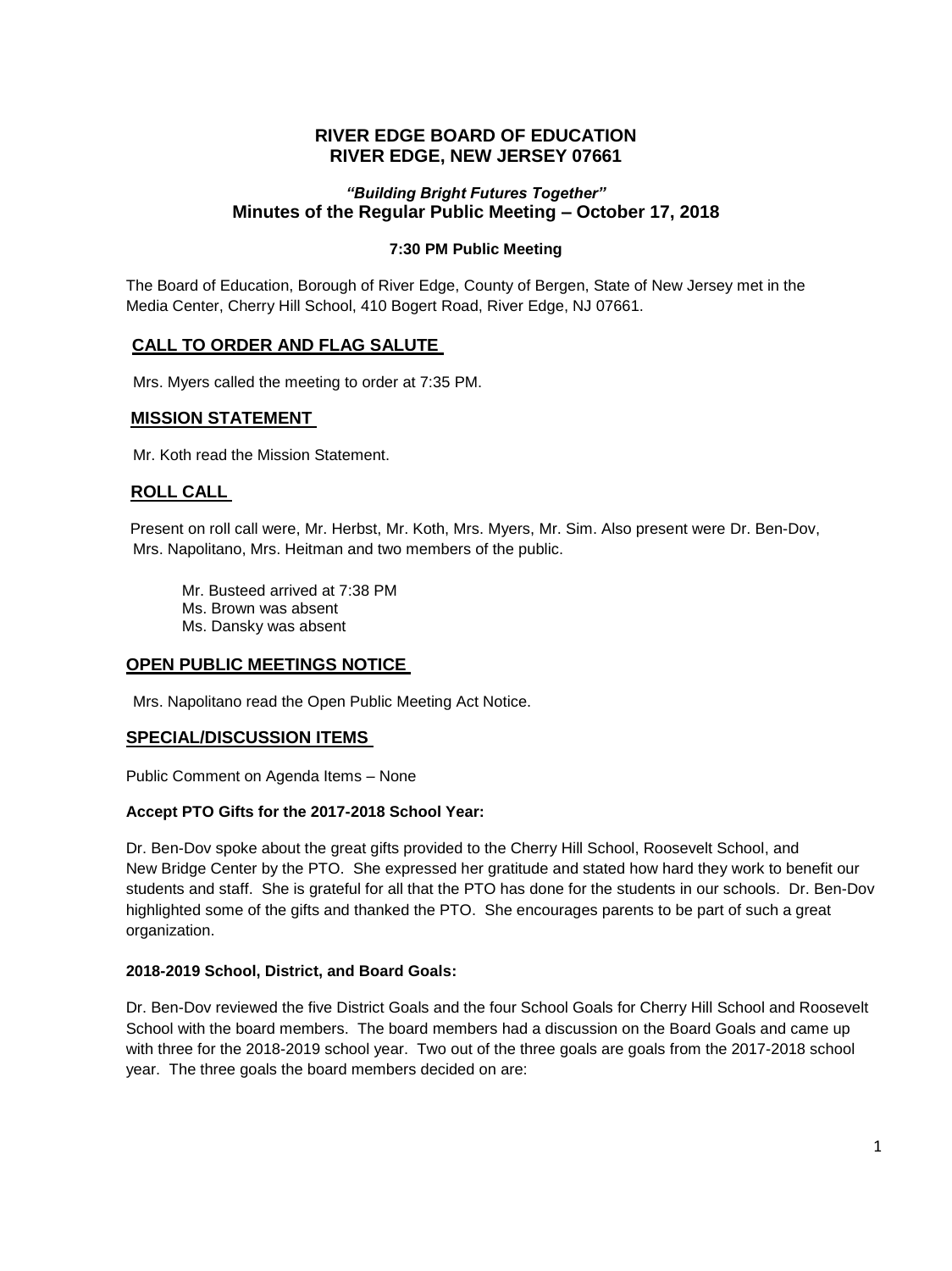**Goal #1**: Enhance the board's understanding of the district's financial reports through training session(s) with the business administrator and treasurer of school monies.

**Goal #2**: Undertake periodic board training in various areas of board governance utilizing the resources of the NJSBA. Continuing with mandated and unmandated training including, but not limited to a Board Retreat in the spring.

**Goal #3**: Governmental Outreach both with New Jersey School Board Association and alone to various pursue means of advocacy for the River Edge School District through various levels of government.

#### **Update on Air-Conditioning for Roosevelt School Gymnasium:**

Dr. Ben-Dov and Mrs. Napolitano reviewed with the board members the update the architect gave them on the air conditioning unit for Roosevelt School. The existing ductwork can be reused for the new heating, ventilating, and air-conditioning system. The costs would increase by \$100,000 if new lighting and ceiling replacement is done. The soft costs for their project are \$32,500. The proposed dates for implementation are July 1<sup>st</sup> to October 1<sup>st</sup>.

Mr. Sim gave his committee report on the new air-conditioning for the Roosevelt School Gymnasium. They stated the duct work is reusable; they need to make a decision if they want to keep the ceiling tile and the possibility of replacing the lightening. They also spoke about the timing of starting the project and discussed that state aid can be allocated if we start the project after July 1 $^{\rm st}$ .

# **REPORTS**

## **SUPERINTENDENT**

- Dr. Ben-Dov stated we had a very successful Professional Development Day on October  $8<sup>th</sup>$  and she thanked all the presenters and facilitators for that day. She especially thanked Dr. Jeanne Marron for the powerful presentation on identifying signs of mental health challenges in the classroom. Dr. Ben-Dov is considering an evening presentation for parents sometime in the future.
- An evening for parents on Mindfulness is planned for Monday, November 26th
- This was the first time we had an Author in Residence for two full days with assemblies for grades three and four and five and six in both schools. She also had an ESL evening for parents in both schools and she will come back in the winter for another day. She was a powerful presenter with staff, students, and parents benefiting from her.
- Dr. Ben-Dov and Mrs. Hafers attended a ceremony on October  $12^{th}$  to receive a grant sponsored by the Bergen County Utilities Authority for recycling of difficult materials. Each school received a \$1,000 and this is on the agenda for approval tonight. Dr. Ben-Dov is very proud of all of the work invested by Mrs. Hafers and her students that went into this project.
- There was a Climate Committee Meeting today where they spoke about a number of subjects including the survey that will go out to students, parents, and staff. A new thing that happened at this meeting was student presence. It was exciting and interesting to hear from a student's perspective. A Cherry Hill School student attended this meeting and next meeting a Roosevelt School student will attend. We are hoping for more student involvement.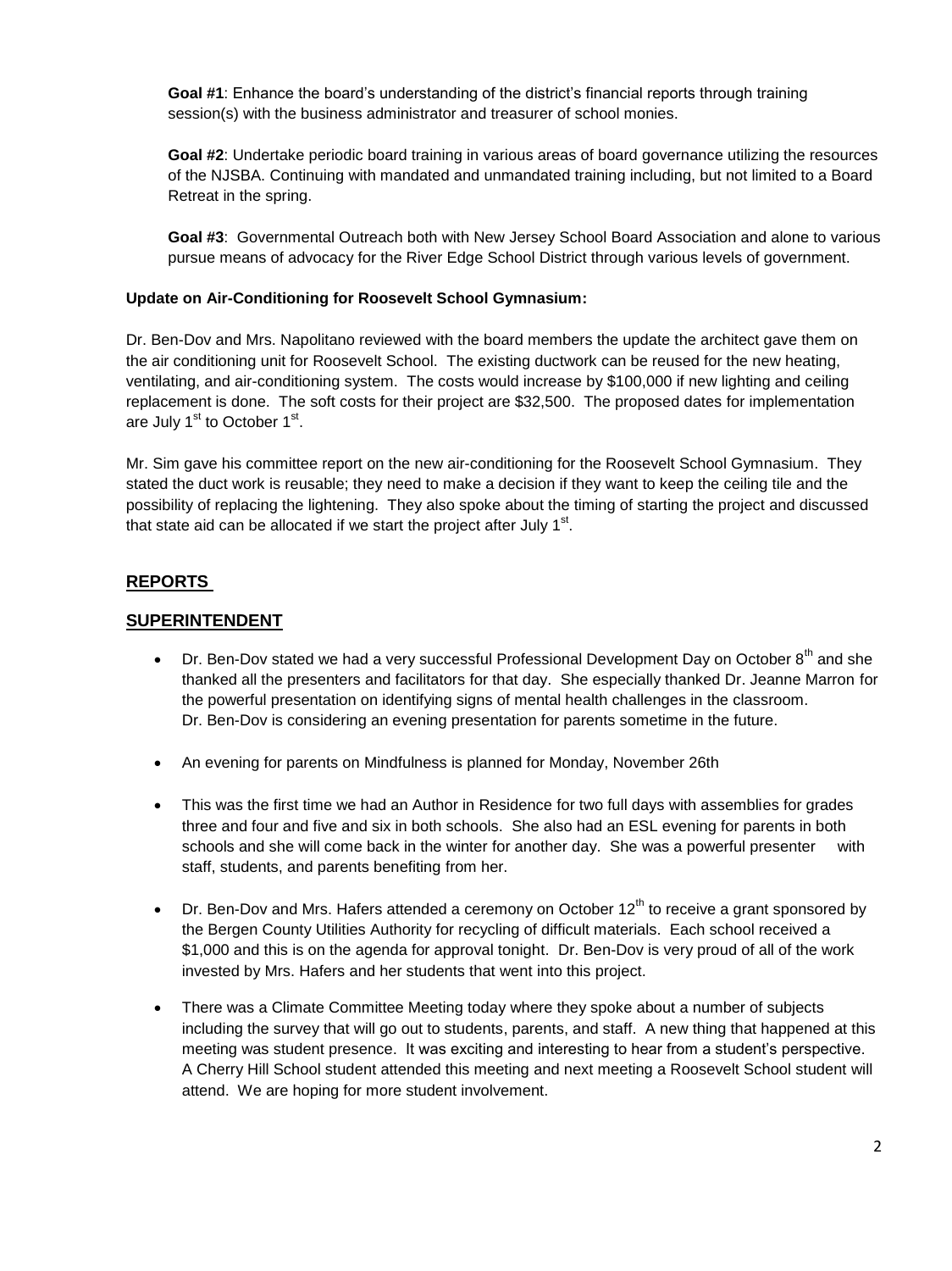• Candidates Night is scheduled for October  $29<sup>th</sup>$ . Dr. Ben-Dov has been told the PTO has secured three candidates and they are looking for one more. They need four out of the five candidates to attend. Dr. Ben-Dov is waiting for them to advertise next week and is looking forward to seeing more publicity on this event.

# **PRINCIPAL**

Mrs. Heitman reported on the following:

- Week of Respect was October 1st to October 5th. It went very well and there were many activities and assemblies that took place.
- Janet Wong came in and spoke to students, ESL students, and parents during a parent evening. It was a good night and well received.
- We have a book fair going on in the New Bridge Center. The book fair contributes to the school books from their scholastic dollars.
- We are working on the Mini Boo Bash for students in K-2 and the Halloween Party for grades 2-6. Roosevelt and Cherry Hill schools sent letters home about Halloween. The letter stated that no weapons are allowed as part of the children's costumes and no masks are allowed or face covering for adults. The schools will have a parade on Halloween.

# **BOARD SECRETARY**

Mrs. Napolitano reported on the following:

 There is a motion on tonight's agenda to approve the Comprehensive Maintenance Plan. Mrs. Napolitano explained what this motion is to the board members.

# **PRESIDENT**

 Mrs. Myers reminded the board members that the New Jersey School Board Association Convention is from October 22<sup>nd</sup>-October 25<sup>th</sup>. She stated this is a good time to get your mandated training completed. She reminded the board that mandated training needs to be completed by the end of the year so if you are not attending the convention you need to complete the training online or in person.

# **COMMITTEES**

- Mr. Sim spoke about the Finance and Facilities that took place on October 10th. They spoke about the water damaged in the basement at Roosevelt School, window films, recreation committee, basketball hoops, the fields, and QSAC.
- Mr. Koth spoke about the Curriculum and Instruction meeting that took place on October 10th. He reviewed the update Ms. Christine Moran gave on the completed curriculum and curriculum that needs to be completed and their wish list of the direction we would like to see our curriculum go.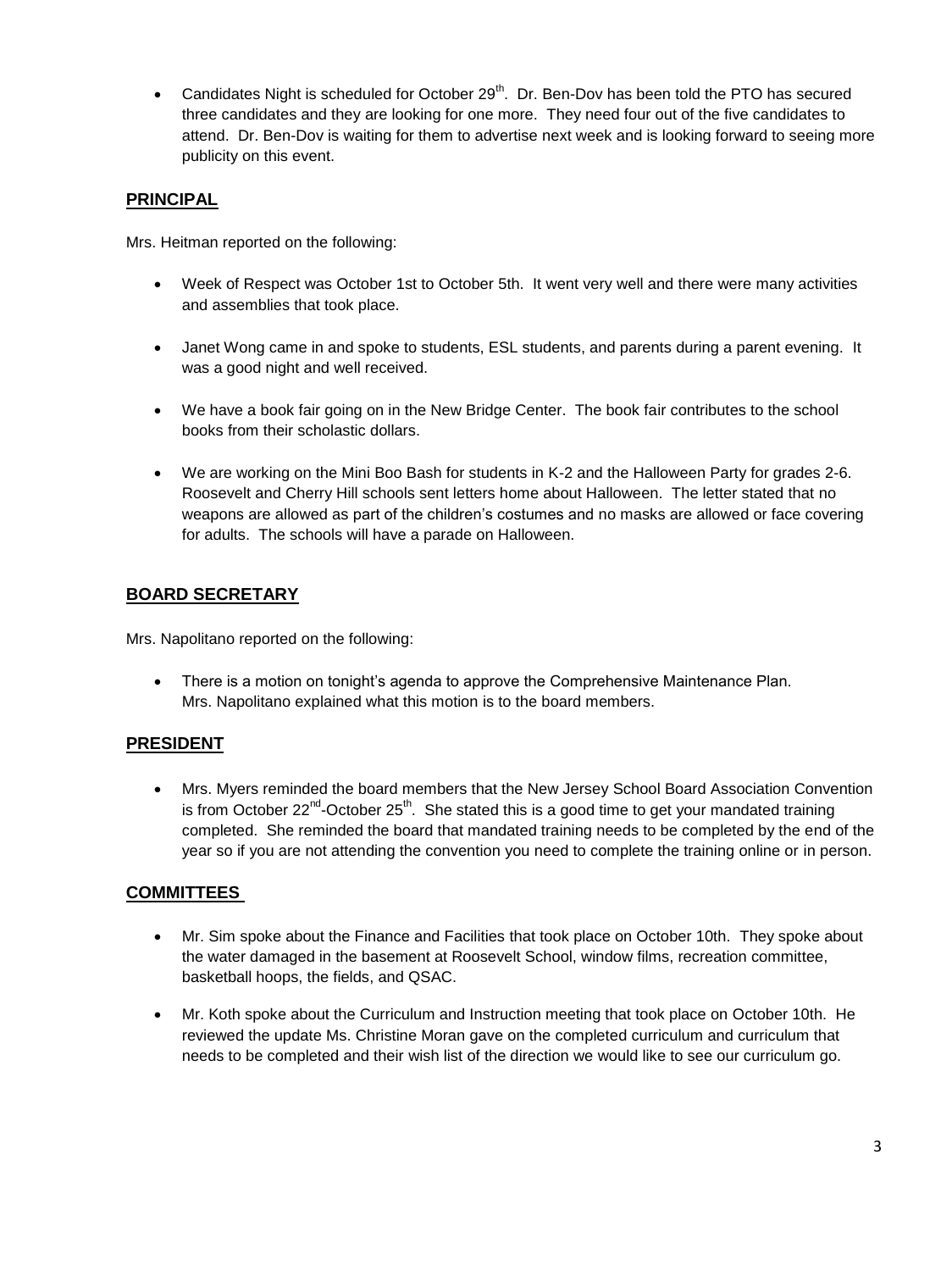- $\bullet$  Mr. Herbst spoke about the Mayor and Council Meeting he attended on October 9<sup>th</sup>. They discussed voting in our schools. The Mayor responded that the clerk will write a letter to our school officially denying our request of removing the voting from our schools.
- Mr. Herbst spoke about the 100 Year Roosevelt School Committee that took place on October 15th. They spoke about setting a date, each grade participating in some fashion, location of the event, networking, looking for artifacts and advertising.

# **MOTIONS TO BE ACTED UPON**

## **A. ADMINISTRATION/POLICY**

**1**. That the Board of Education approve the Minutes of October 3, 2018.

Motion by Mr. Koth Seconded by Mr. Herbst

Ayes: Mr. Busteed, Mr. Herbst, Mr. Koth, Mrs. Myers Nays: None, Abstained: Mr. Sim

- **2**. That the Board of Education approve the staff development and travel as per the schedules for October 2018 including relevant mileage reimbursement. (Addendum)
- **3**. **Whereas,** the Department of Education requires New Jersey School Districts to submit three-year maintenance plans documenting "required" maintenance activities for each of its public school facilities, and

**Whereas,** the required maintenance activities as listed in the attached document for the various school facilities of the River Edge Board of Education are consistent with these requirements, and

**Whereas,** all past and planned activities are reasonable to keep school facilities open and safe for use or in their original condition and to keep their system warranties valid,

**Now Therefore Be It Resolved,** that the River Edge Board of Education hereby authorizes the school business administrator to submit the attached Comprehensive Maintenance Plan for the River Edge Board of Education in compliance with Department of Education requirements.

- **4**. That the Board of Education approve the Dismissal Procedures for the River Edge School District.
- **5**. That the Board of Education approve the following class trips:

| <b>School</b>      | Grade   | <b>Destination</b>                        | Cost to<br><b>District</b> |
|--------------------|---------|-------------------------------------------|----------------------------|
| <b>Cherry Hill</b> | 1       | Turtle Back Zoo<br>West Orange, NJ        | \$1,210.00                 |
| <b>Cherry Hill</b> | 5/6     | Temple Avodat<br>Shalom<br>River Edge, NJ | \$0                        |
| <b>Cherry Hill</b> | 6       | <b>Weis Center</b><br>Ringwood, NJ        | \$1,470.00                 |
| Cherry Hill and    | 6 Grade | <b>National Museum</b><br>of Math         | \$385.00                   |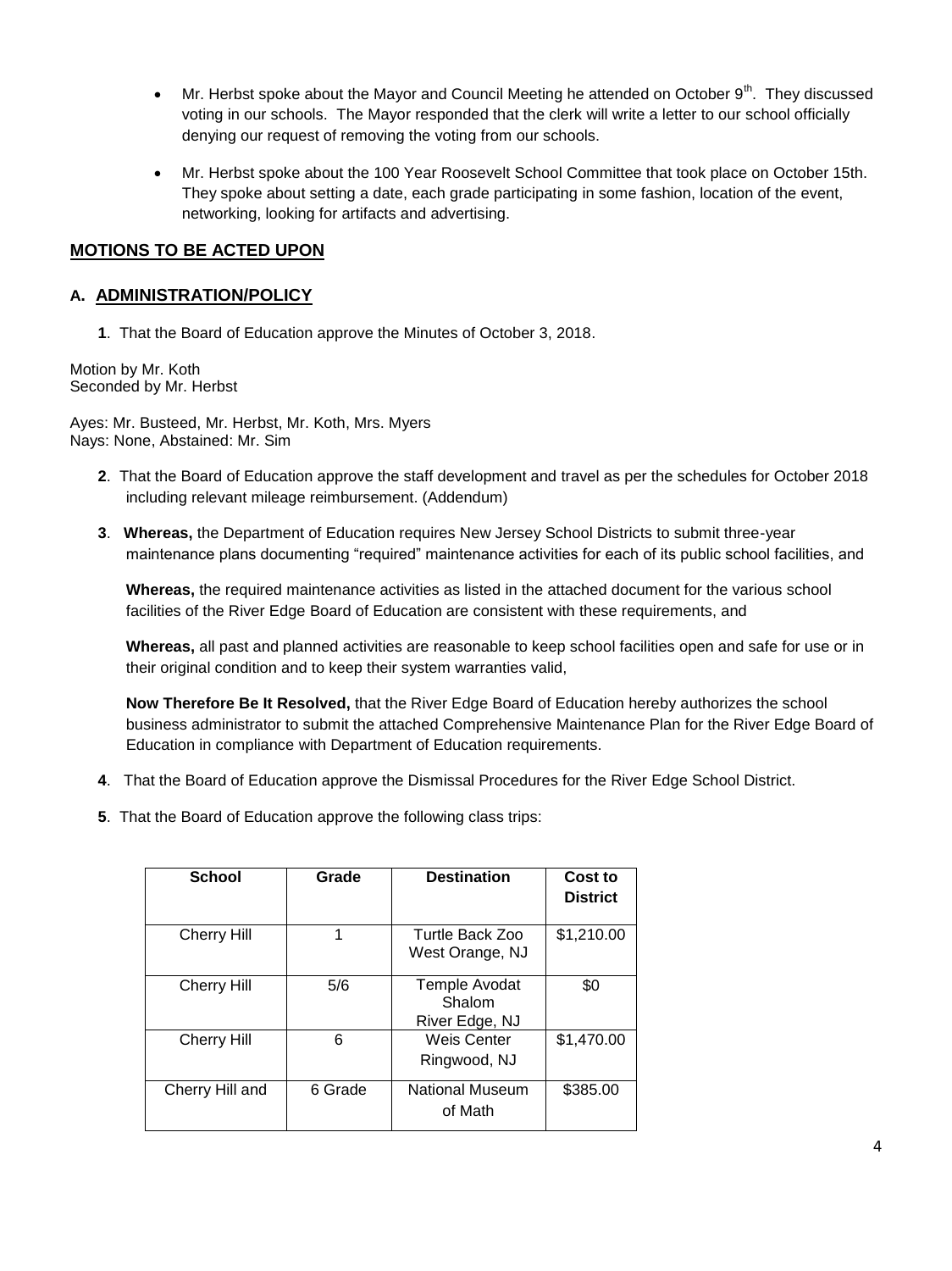| Roosevelt | C.R.E.A.T.E | New York, NY |  |
|-----------|-------------|--------------|--|
|           |             |              |  |

**6**. That the Board of Education approve the following District Goals for the 2018-2019 school year.

**Goal # 1**: Research and implement best practices to achieve an average, total student academic growth of 26.5% for River Edge students in grades 3-6 in English Language Arts, while focusing on targeted areas of need for each grade level indicated in school goals.

**Goal # 2**: Research and implement best practices to achieve an average, total student academic growth of 34.5% for River Edge students in grades 3-6 in math, while focusing on targeted areas of need for each grade level indicated in school goals.

**Goal # 3**: This is a three-year goal to **e**nhance differentiation in the classroom in order to improve student achievement in Reading for Kindergarten through Grade 3, as evidenced by increased documentation of differentiation in walkthrough and observation reports. Use of a universal screener (DIBELS) will identify targeted areas for differentiated instruction and become a valuable tool for progress monitoring. This goal will be achieved through:

- Intensive training, twice a month, for coaches, teachers, and administrators with a NJDOE Literacy Coach
- The establishment of a universal assessment tool
- Decreased referrals to I&RS (3-Year Goal)

**Goal # 4**: To initiate and implement capital improvements to Roosevelt School which is a 100 year old building in great need of repair and upgrade of identified features in need over the 2018-2020 school years. The following items will be some of the major projects included in this goal:

- Roof Project
- Paving of Roosevelt School upper blacktop utilized by students
- Exploration, planning, and implementation of Air-conditioning for the Roosevelt School Gym
- As part of a district-wide initiative Roosevelt School will enjoy an upgraded and enhanced system of communications and security
- As part of a district-wide initiative additional access points will be installed at Roosevelt School to improve connectivity

**Goal # 5**: The Superintendent has been working with the Roosevelt and Cherry Hill Principals on collaboration to achieve greater consistency on variety of school practices such as:

- Safety protocols and procedures
- Field-trips
- Revision of field day
- School schedules
- Parent visitation
- Sixth grade events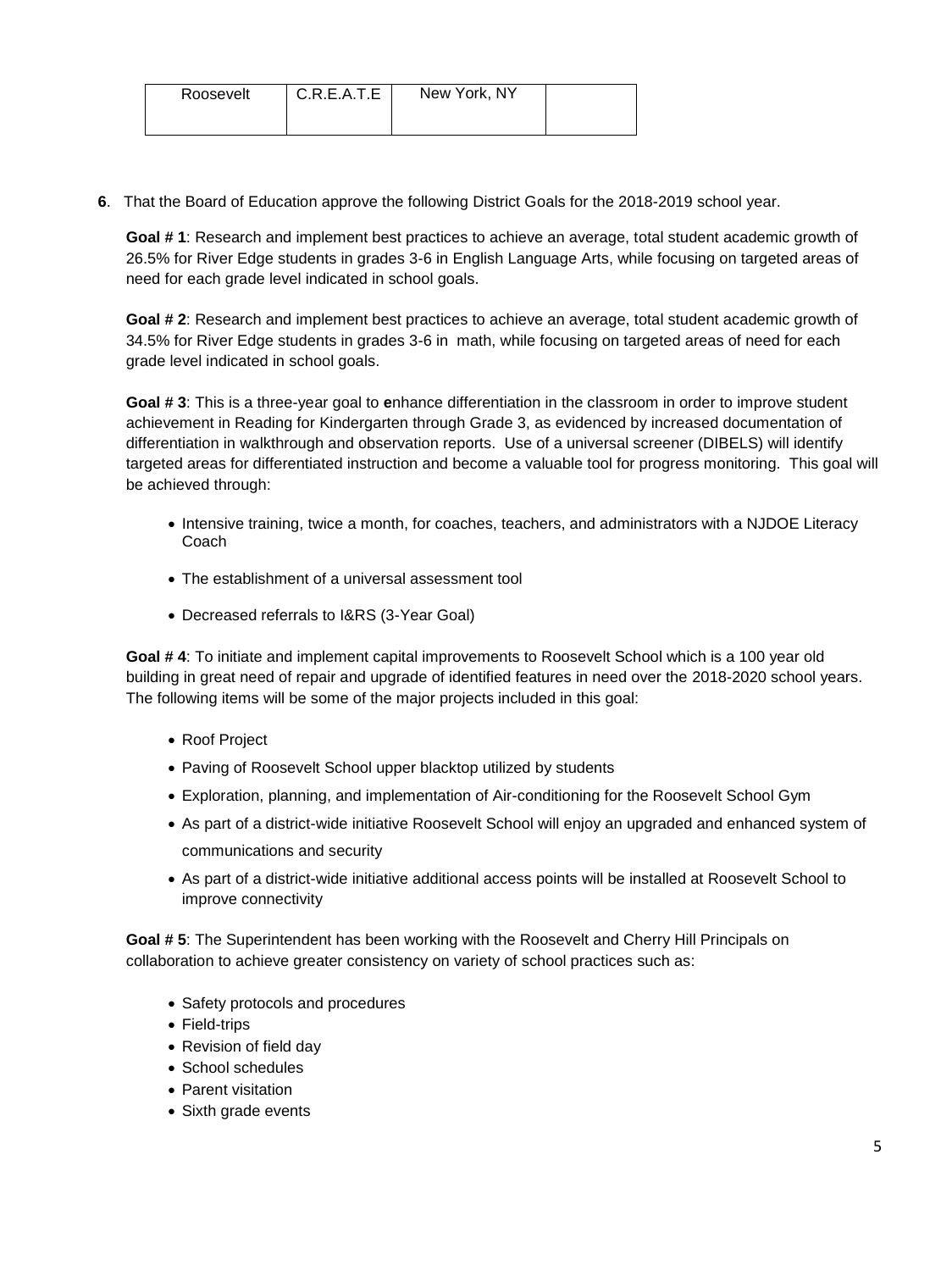- PTO activities
- School wide activities

The Cohesive Goal will be measured in the spring of 2019 by comparing the cohesion of the 2017-2018 year to the 2018-2019 school activities and events that occurred.

**7**. That the Board of Education approve the following Board Goals for the 2018-2019 school year.

**Goal #1**: Enhance the board's understanding of the district's financial reports through training session(s) with the business administrator and treasurer of school monies.

**Goal #2**: Undertake periodic board training in various areas of board governance utilizing the resources of the NJSBA. Continuing with mandated and unmandated training including, but not limited to a Board Retreat in the spring.

**Goal #3**: Governmental Outreach both with New Jersey School Board Association and alone to various pursue means of advocacy for the River Edge School District through various levels of government.

**8**. That the Board of Education approve the following School Goals for the 2018-2019 school year.

## **Cherry Hill School**

**Goal # 1:** By June 2019, 100% of students in Grades 3 through 6 will demonstrate growth in targeted areas of English Language Arts, as per baseline data. Cherry Hill students will achieve an average growth of 27% on the appropriate assessments, as per the action plan. This goal will focus on the following areas: Grade 3: Literacy Elements, Grades 4 and 5: Point of View, and Grade 6: Text Analysis and vocabulary.

**Goal # 2:** By June 2019, 100% of students in Grades 3 through 6 will demonstrate growth in targeted areas of Mathematics, as per baseline data. Cherry Hill students will achieve an average growth of 35% on the appropriate assessments, as per the action plan. This goal will focus on the following areas: Grade 3: Operations and Algebraic Thinking: Multiplication, Grades 4: Number and Operations: Fractions, Grade 5: Number and Operations: Fractions and Decimals, Grade 6: Expressions and Equations.

## **Goal # 3: Mindfulness Goal** -2 year goal

The Mindfulness Goal will focus on providing professional development and ongoing support for teachers to understand the social emotional development of children. Teachers will implement strategies to help promote positive social emotional learning. Various activities will help students gain skills such as:

- Self- awareness
- Self- management
- Social awareness
- Positive decision making
- Positive relationship building

The Mindfulness Goal will be measured through a survey representing parents, students and staff. The survey will be administered in the fall 2018 and the spring of 2019.

#### **Goal # 4: Cohesive Goal**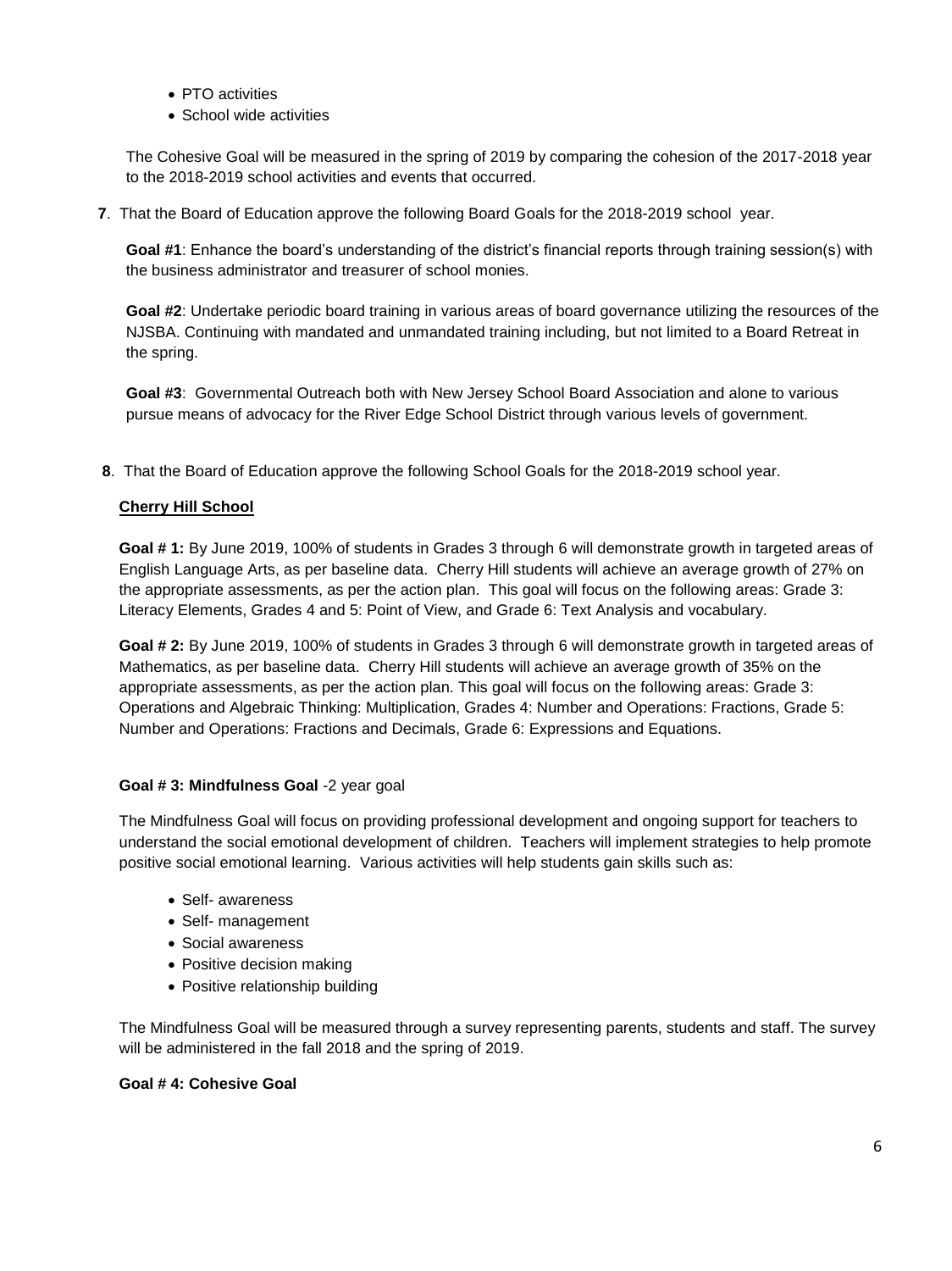Roosevelt and Cherry Hill Principals will collaborate on achieving greater consistency on variety of school practices such as:

- Safety protocols and procedures
- Field-trips
- Revision of field day
- School schedules
- Parent visitation
- Sixth grade events
- PTO activities
- School wide activities

The Cohesive Goal will be measured in the spring of 2019 by comparing the 2017-2018 year to the 2018-2019 school activities and events that occurred.

#### **Roosevelt School**

**Goal # 1:** By June 2019, 100% of students in Grades 3 through 6 will demonstrate growth in targeted areas of English Language Arts, as per baseline data. Roosevelt students will achieve an average growth of 26% on the appropriate assessments, as per the action plan. This goal will focus on the following: Grade 3: Main Idea and Asking & Answering Questions, Grade 4: Vocabulary, Grade 5: Vocabulary and Point of View, and Grade 6: Text Analysis and Vocabulary.

**Goal # 2:** By June 2019, 100% of students in Grades 3 through 6 will demonstrate growth in targeted areas of Mathematics, as per baseline data. Roosevelt students will achieve an average growth of 34% on the appropriate assessments, as per the action plan. This goal will focus on the following: Grade 3: Operations and Algebraic Thinking: Multiplication, Grade 4: Number Operations: Fractions, Grade 5: Number and Operations: Fractions, Volume, and Metric Conversions, and Grade 6: Expressions and Equations.

#### **Goal # 3: Mindfulness Goal** -2 year goal

The Mindfulness Goal will focus on providing professional development and ongoing support for teachers to understand the social emotional development of children. Teachers will implement strategies to help promote positive social emotional learning. Various activities will help students gain skills such as:

- Self- awareness
- Self- management
- Social awareness
- Positive decision making
- Positive relationship building

The Mindfulness Goal will be measured through a survey representing parents, students and staff. The survey will be administered in the fall 2018 and the spring of 2019.

#### **Goal # 4: Cohesive Goal**

Roosevelt and Cherry Hill Principals will collaborate on achieving greater consistency on variety of school practices such as:

- Safety protocols and procedures
- Field-trips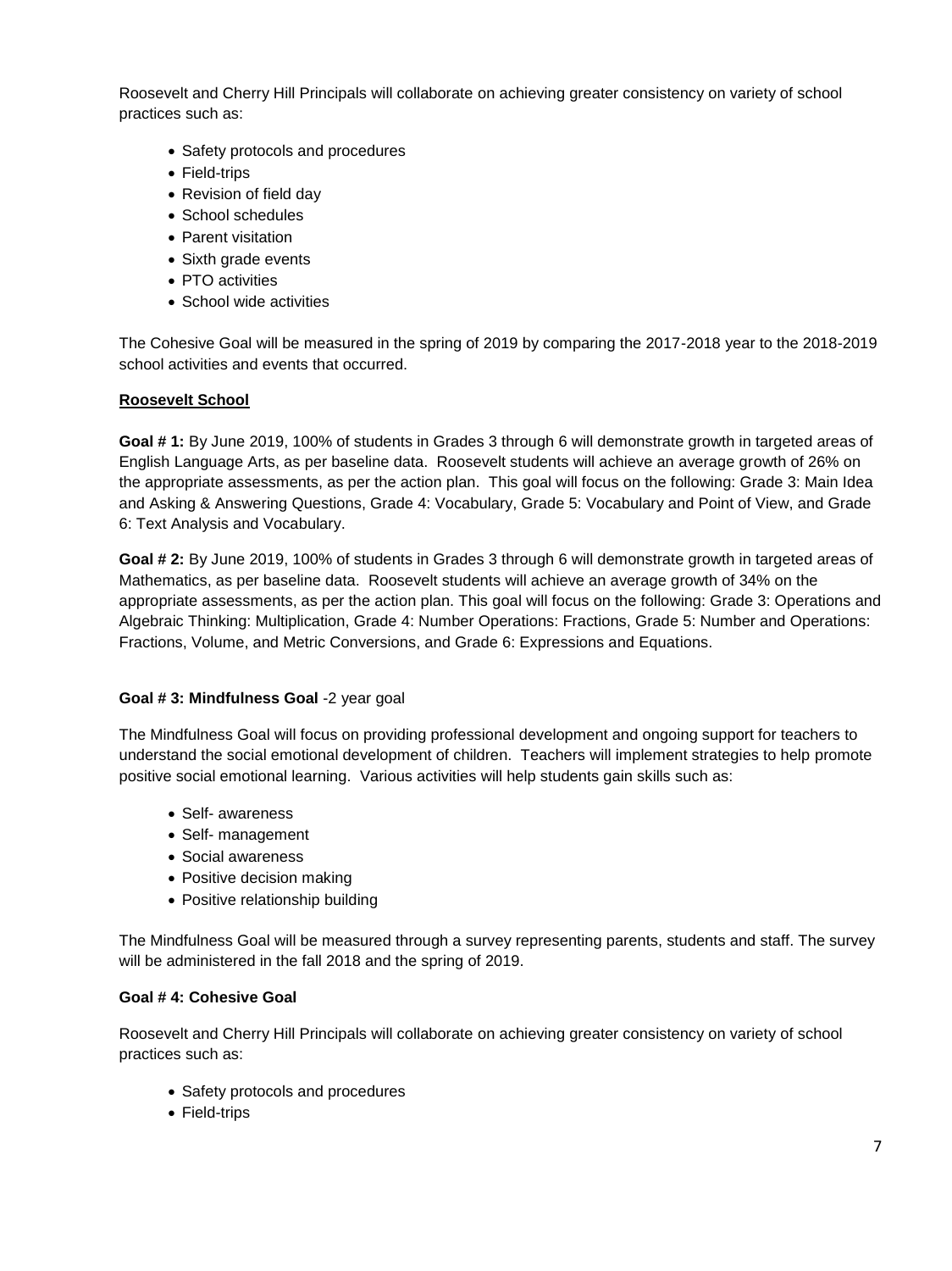- Revision of field day
- School schedules
- **Parent visitation**
- Sixth grade events
- PTO activities
- School wide activities

The Cohesive Goal will be measured in the spring of 2019 by comparing the 2017-2018 year to the 2018- 2019 school activities and events that occurred.

Motion by Mr. Herbst Seconded by Mr. Sim

Ayes: Mr. Busteed, Mr. Herbst, Mr. Koth, Mrs. Myers, Mr. Sim Nays: None

### **B. CURRICULUM/EDUCATION** - None

#### **C. BUILDING & GROUNDS** – None

### **D. FINANCE/GRANTS/GIFTS**

- **1**. That the Board of Education approve the bills & claims dated October, 2018 totaling \$938,149.20 including checks #41471 through #41610. Payrolls dated September 14, 2018 and September 28, 2018, totaling \$1,152,417.23 issued therefore, a copy of such warrants list are attached as part of these minutes. (Addendum)
- **2**. That the Board of Education accept the Roosevelt, New Bridge Center, and Cherry Hill Schools PTO Gifts for the school year 2017-2018. (Addendum)
- **3**. That the Board of Education accept the \$350.00 donation from Jennifer Wong Hernandez for general use at Roosevelt School (Addendum).
- **4**. That the Board of Education accept the \$1,000.00 Environmental Awareness Challenge Grant Check for the Roosevelt School.
- **5**. That the Board of Education accept the \$1,000.00 Environmental Awareness Challenge Grant Check for the Cherry Hill School.
- **6**. That the Board of Education approve the Budget Transfers for the school year 2018-2019 as of August 31, 2018. (Addendum)
- **7**. That the River Edge Board of Education approve the Secretary's and Treasurer's Report for the period ending August 31, 2018.

Further, we certify that as of August 31, 2018, after review of the secretary's monthly financial report (appropriations section) and upon consultation with the appropriate district officials, to the best of our knowledge no major account or fund has been overexpended in violation of N.J.A.C. 6A:23-2.11 and that sufficient funds are available to meet the districts financial obligation for the remainder of the fiscal year. (Addendum)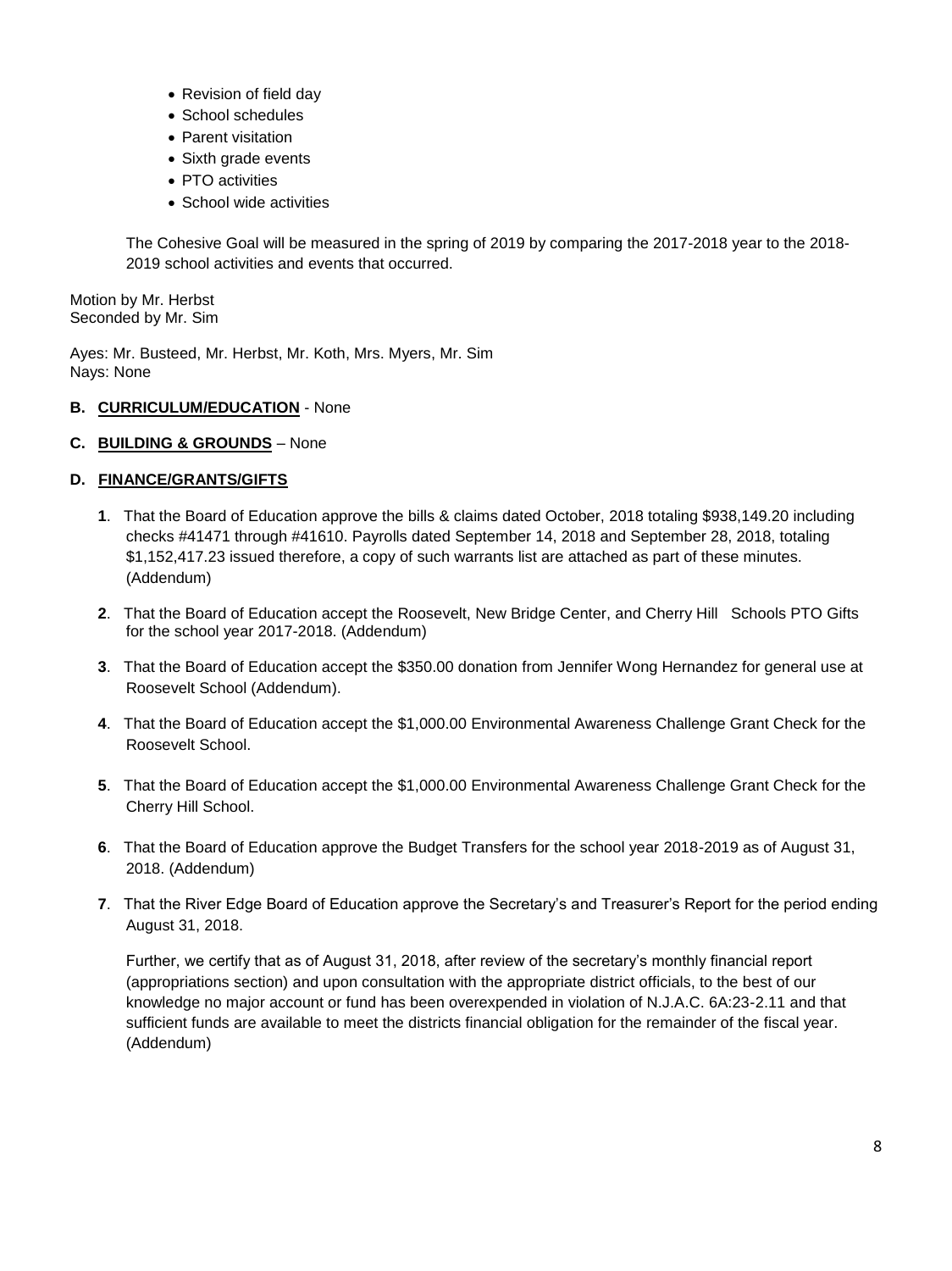Motion by Mr. Sim Seconded by Mr. Busteed

Ayes: Mr. Busteed, Mr. Herbst, Mr. Koth, Mrs. Myers, Mr. Sim Nays: None

# **E. PERSONNEL**

- **1**. That the Board of Education, with the recommendation of the Superintendent, approve June Karpowich, Editor, of the River Edge Web-based Publication, as per contractual stipend, for the 2018-2019 school year.
- **2**. That the Board of Education, with the recommendation of the Superintendent, approve Julie Fallon, Assistant Editor of the River Edge Web-based Publication, as per contractual stipend, for the 2018-2019 school year.
- **3**. That the Board of Education, with the recommendation of the Superintendent approve a Maternity/Disability leave of absence for Deborah Auriemma to commence on or about February 20, 2019 through March 20, 2019, followed by a Federal/State Family leave of absence to commence on or about March 21, 2019 through April 2, 2019.
- **4**. That the Board of Education, with the recommendation of the Superintendent approve Jenene Ziegler, Long Term Substitute Nurse, per diem, BA , Step 1, to commence October 15, 2018 through November 30, 2018.
- **5**. That the Board of Education, with the recommendation of the Superintendent approve an extended child care leave of absence for Caitlin Montuori to continue from December 21, 2018 through June 30, 2019.
- **6**. That the Board of Education, with the recommendation of the Superintendent, approve Chelsea Wallschleger, Part-time Aide, for the 2018-2019 pending final paperwork.

Motion by Mr. Busteed Seconded by Mr. Koth

Ayes: Mr. Busteed, Mr. Herbst, Mr. Koth, Mrs. Myers, Mr. Sim Nays: None

## **F**. **RIVER EDGE SPECIAL EDUCATION** - None

#### **G**. **REGION V ADMINISTRATION & TRANSPORTATION**

- **1**. That the Board of Education approve the bills & claims dated October, 2018 totaling \$323,246.26 including checks #70931 through #71025.
- **2**. WHEREAS, the River Edge Board of Education (the "Board") is the lead education agency ("LEA") for the Bergen County Region V Council for Special Education ("Region V"); and

WHEREAS, Region V provides shared services for its member districts such as evaluations, direct services, and consultation; and

WHEREAS, as the LEA, the Board must approve the consultant agreements of the providers that Region V utilizes to deliver shared services to its member districts.